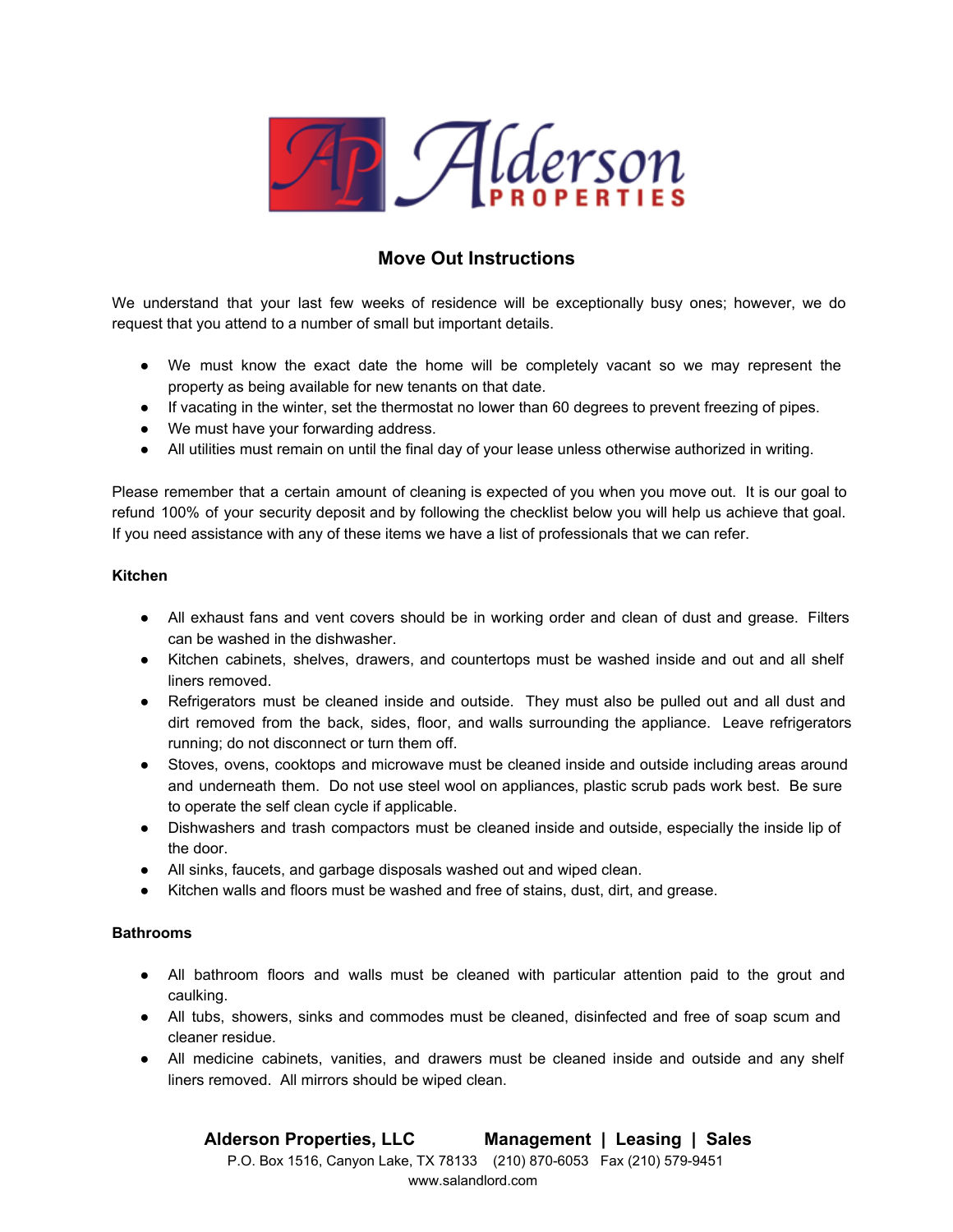# **All Rooms**

- If you made any alterations to the home, including painting, you must restore it to its original condition unless otherwise agreed to in writing.
- All non carpeted floors should be free of stains, dust and debris and should be mopped.
- All windows, screens, window sill must be washed
- All window treatments such as curtain rods, shades and blinds that were provided must be cleaned and left in good working order.
- Sliding glass doors must be wiped and the door tracks cleaned.
- All walls, ceilings, and closet interiors must be free of smudges, grease and food stains. A light cleaner such as "softscrub" will remove black marks from walls.
- All woodwork, moldings, doors, baseboards and trim must be free of dust, dirt, and debris.
- All electrical outlets and switch plate covers must be free of dirt and smudges.
- All light bulbs must be in working order and light fixtures cleaned inside and out.
- All smoke and carbon monoxide alarms must be in working order with fresh batteries.
- Laundry and utility rooms must be free of dust, dirt and debris.
- If washing machine and dryer are present, they must be cleaned inside and outside, including floor.
- A/C and furnace filters must be changed.
- All fireplaces must be broom swept and free of ashes, wood, and debris.
- Chimneys should be professionally cleaned with invoice of work provided to management.

# **All carpeted surfaces including steps will be contracted by Alderson Properties and the actual cost will be deducted from your security deposit.**

## **Grounds**

- All trash, yard debris, and personal items must be removed from the property. If trash collection is not scheduled for the day you vacate, please make arrangements ahead of time to have the bulk items removed prior to that date. A minimal amount of trash my be left at the curb or pickup point.
- All flower and shrub beds must be clean and free of weeds, leaves, and debris. Be advised, we do not consider leaves and debris as mulch. Install new mulch as needed.
- All shrubs must be neatly trimmed.
- All grass must be cut & edged and free of debris.
- All walkways, patios, and porches must be swept and free of weeds.
- All oil stains must be removed from the garage and/or driveway.
- The garage must be swept clean.
- All dog feces must be removed.
- All holes in lawn filled with soil.

## **Keys**

• On the day of your move-out, please leave all keys, garage remotes, access cards, etc. on the kitchen counter. When you are 100% done at the property, please lock the front door behind you and call us to notify that you are surrendering the property. You will not be allowed to access the property after this time for any reason.